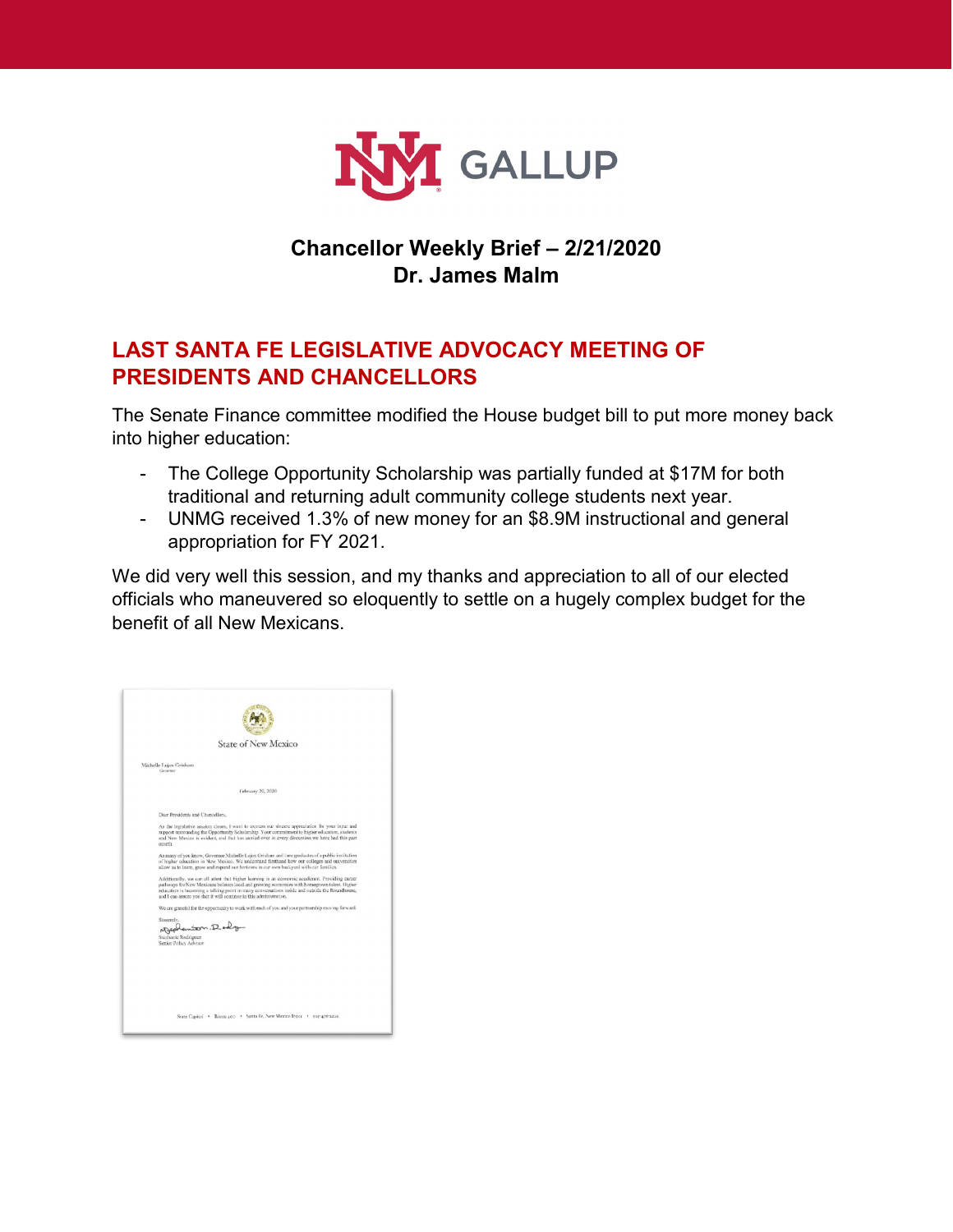| · FY21 I&G Badout.<br>o Branch Campuscs: | Legislative Summary as of February 20, 2020<br>IIB2es as amended by Senate Finance Committee - General Appropriations Act<br>o Main Campus: \$199,385,700, a \$4,949,900 increase or 2.5%<br>o Medical School/HSC: \$63,148,000, a \$940,800 increase or 1.5%<br>· Gallup: \$8,997.200, a \$118,100 increase or 1.3% |
|------------------------------------------|----------------------------------------------------------------------------------------------------------------------------------------------------------------------------------------------------------------------------------------------------------------------------------------------------------------------|
|                                          |                                                                                                                                                                                                                                                                                                                      |
|                                          |                                                                                                                                                                                                                                                                                                                      |
|                                          |                                                                                                                                                                                                                                                                                                                      |
|                                          |                                                                                                                                                                                                                                                                                                                      |
|                                          |                                                                                                                                                                                                                                                                                                                      |
|                                          |                                                                                                                                                                                                                                                                                                                      |
|                                          |                                                                                                                                                                                                                                                                                                                      |
|                                          | · Dual Crudit Adjustment S6,200                                                                                                                                                                                                                                                                                      |
|                                          | · Los Alamos: \$1,935,200, a S66.100 increase or 3.5%                                                                                                                                                                                                                                                                |
|                                          | · Dual Credit Adiustraent \$26,100                                                                                                                                                                                                                                                                                   |
|                                          | * Iaos: S3, 792,600, a \$163,100 increase or 4.3%                                                                                                                                                                                                                                                                    |
|                                          | Daal Cradit Adjustment \$90,800<br>· Valuncia: \$5,770,700, a \$221,400 increase or 3.9%                                                                                                                                                                                                                             |
|                                          | · Dual Credit Adjustment S112,900                                                                                                                                                                                                                                                                                    |
|                                          | · Research and Public Service Projects (new or received an increase)                                                                                                                                                                                                                                                 |
|                                          | o. Main Campus: \$11,607,000, increase of \$2,120,000                                                                                                                                                                                                                                                                |
| · New RPSPs                              |                                                                                                                                                                                                                                                                                                                      |
|                                          | · African Studes Program \$590,900                                                                                                                                                                                                                                                                                   |
|                                          | · Chicana Chicares Studies Croshade Interrediges \$100,000                                                                                                                                                                                                                                                           |
|                                          | $+$ Mark Trad \$125,666                                                                                                                                                                                                                                                                                              |
|                                          | · Notive American Studies \$200,000                                                                                                                                                                                                                                                                                  |
|                                          | · Natwork of Education \$460,690                                                                                                                                                                                                                                                                                     |
|                                          | · Soft Skills of UNM Student Services \$390,000                                                                                                                                                                                                                                                                      |
|                                          | · Chartent 102322 that received an increase                                                                                                                                                                                                                                                                          |
|                                          | · African American Shalent Services \$50,090 increase                                                                                                                                                                                                                                                                |
|                                          | · Athlettes \$225,000 increase                                                                                                                                                                                                                                                                                       |
|                                          | Charlie Morrisey \$90,000 increase                                                                                                                                                                                                                                                                                   |
|                                          | · Judicial Selection \$36,600 merease                                                                                                                                                                                                                                                                                |
|                                          | · Hitem Captur \$100,000 increase<br>o Hualth Science Center: \$32,828,000, increase of \$4,329,900.                                                                                                                                                                                                                 |
| $\bullet$ New RPSP.                      |                                                                                                                                                                                                                                                                                                                      |
|                                          | · Brosciance Authority 5313,000                                                                                                                                                                                                                                                                                      |
|                                          | - Medical School Forestiled Aid \$200,000                                                                                                                                                                                                                                                                            |
|                                          | · Manuscat Departer \$300,000                                                                                                                                                                                                                                                                                        |
|                                          | · Photograph's Assistant \$573,000                                                                                                                                                                                                                                                                                   |
|                                          | Cherront 1028Px that encriting on increase                                                                                                                                                                                                                                                                           |
|                                          | · Cancer Canter Sustamobility \$2,300,000 mercate                                                                                                                                                                                                                                                                    |
|                                          | · Craduite Shering Lducation \$243,900 increase                                                                                                                                                                                                                                                                      |
|                                          | · Graduate Medical Education \$400,000 increase                                                                                                                                                                                                                                                                      |
|                                          | · Project Echo \$500,000 increase                                                                                                                                                                                                                                                                                    |
|                                          |                                                                                                                                                                                                                                                                                                                      |
| 2/20/2020                                | $\overline{1}$                                                                                                                                                                                                                                                                                                       |

# **GENERAL OBLIGATION BOND BILL**

The legislature approved the GO Bond bill that includes a \$3M appropriation to UNMG to plan, design, furnish, and equip renovations campus-wide, including renovation to the existing center for career technologies facility at the Gallup branch campus.

This language is dissimilar to the original \$6M request for the CCTI building supported by UNM and the New Mexico Higher Education Department. We'll regroup at UNMG and openly, transparently, and collaboratively work on what to do with the new renovation funds and how to build the new CCTI building if—and it's a big IF—the voters of New Mexico approve the \$194M bond issue for the entire state.

## **LEGISLATION SIGNING PERIOD**

With the closing of the of the 54th legislature for the State of New Mexico on February 20, we have entered the signing period where Governor Lujan Grisham has 20 days to sign, or line-item veto any bills that make it to her office. By March 11, 2020, all bills from this session will be finalized with the governor's signing and then will be chaptered into law. Remember, we've suffered from the governor's line item veto of millions of dollars in General Obligation Bond funding for our CCTI building in 2018. So the work of the legislature isn't over until the governor signs. I'll keep you posted.